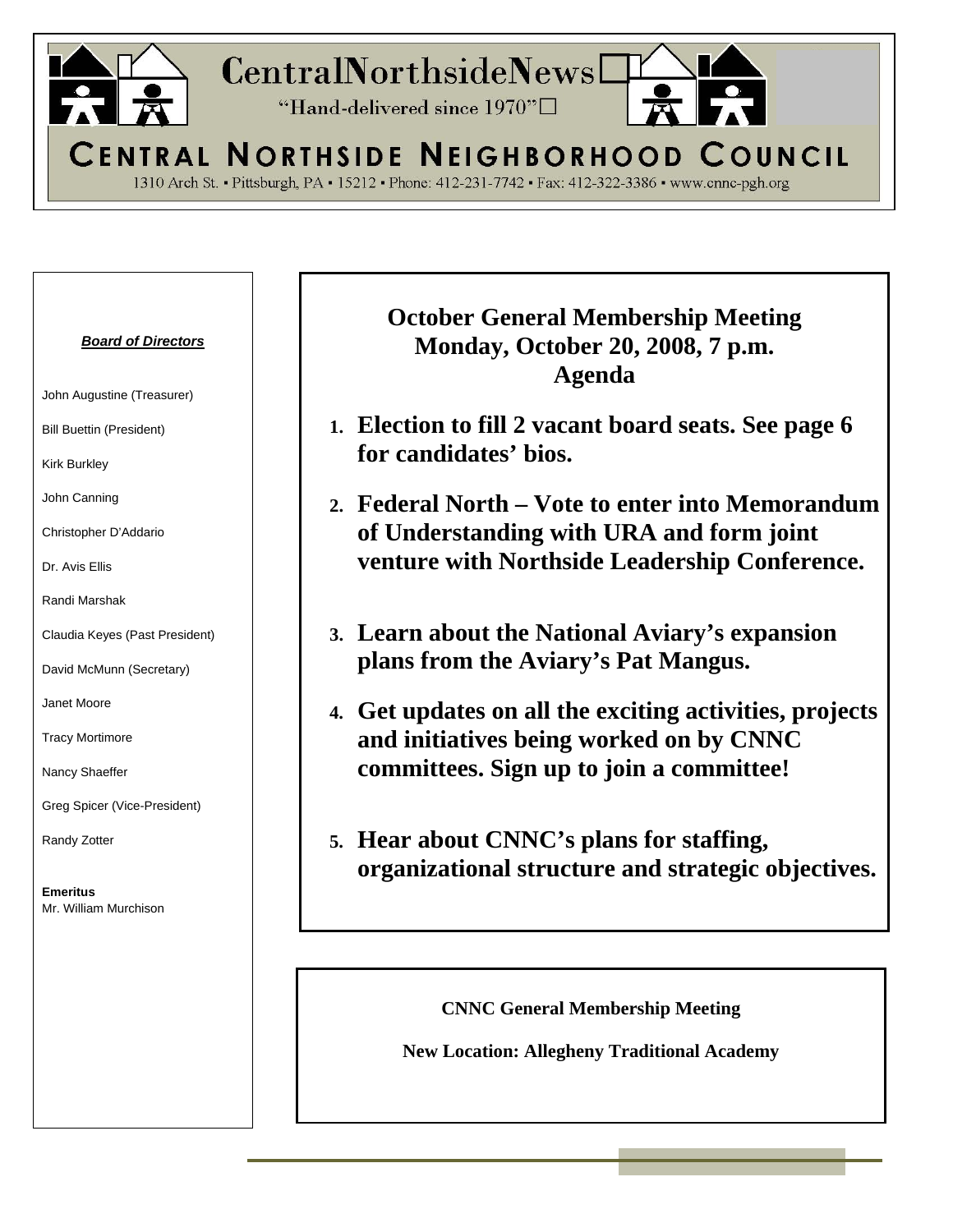# Page 2 of 10 Central Northside News – October 2008



# Update on Federal North Art Project

Thanks to good weather and 30+ dedicated volunteers, we completed the project in one weekend instead of two! We had a great, exhausting time made easier by the encouragement and appreciation of passers-by. Take a look at your improved block! The transformation is amazing!

Thanks to the following donors:

Sherwin-Williams Paint Company Bistro-to-Go Pizza Hut Keystone Plumbing

and special thanks to these wonderful volunteers!

### President's Message

I have been thinking a lot lately about the meaning of the word "community". There seems to be a lot of different definitions of "community" ranging from the scientific to the philosophical. What I found most interesting, though, is the word's origin. Community comes from the latin "communus" which literally means "shared by all". Does this definition only refer to the geographic borders that define our neighborhood and the physical assets we all have access to such as Allegheny Commons Park, the various community gardens, Alpine playground and the like? I think not. There are many communities, such as people who love to fish or members of a book club, that are not bound by lines on a map or shared amenities. I believe that community includes more than the physical things we share. Community includes our storied history, the values we hold dear, the interconnectedness of our daily lives and our hopes for the future. Community then is the amalgamation of all the shared characteristics that makes it unique.

The past 45 days have certainly been challenging for this community. We had an emotional meeting about the future of the Ferris apartments, which resulted in a tie vote and a failed motion to resubmit the project this year. We have also parted ways with our two staff members, Michael Barber and Aaron Churchill. Those decisions, for better or worse, have created serious and potentially damaging tension between parts of our community. While debate and disagreement are healthy and necessary parts of the community process, this level of tension and hostility towards one another is not. Threats, intimidation and verbal and physical abuse have no place in this organization and will not be tolerated. Period. It will be difficult, I know, but it is also necessary for us to move beyond these rifts. There are many great things happening in the Central Northside that we can all be proud of. Most importantly, we must focus on those values shared by all of us as we work together to build a better Central Northside for all.

Please attend the October 20<sup>th</sup> General Membership meeting to vote two new Board members, vote to move forward with the Federal North redevelopment, learn about the exciting expansions plans of the National Aviary and hear from the CNNC committees.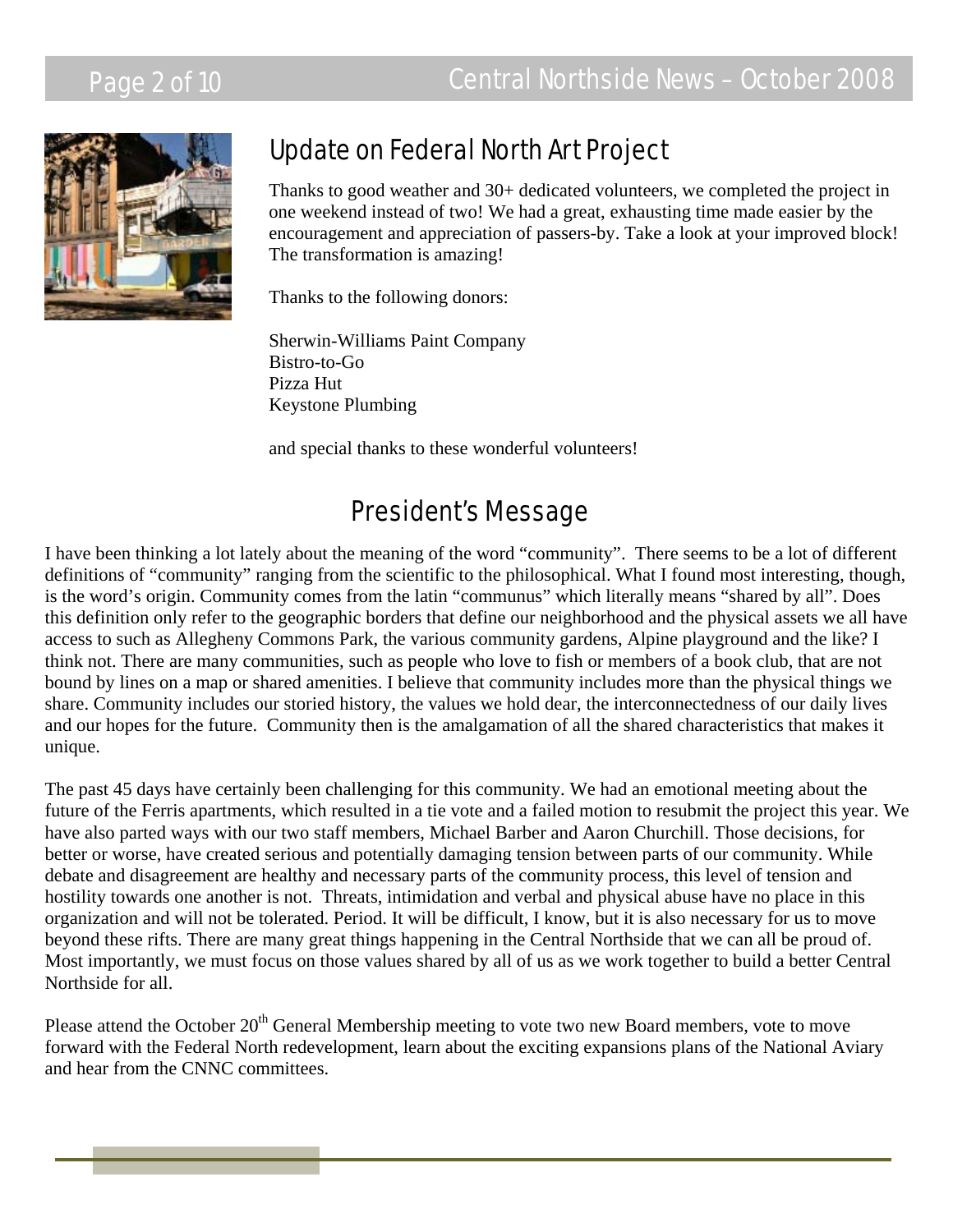# Seasonal Sensation

At the start of the fall season when the weather begins to cool, lettuces ready to uncurl their leaves in the crisp autumn air. And nearby, affable Northside resident Jana Thompson noted that as the soil around the lettuce is enjoying the changes, it is also preparing to host new plantings of spicy garlic cloves and other cold weather treasures. These treasures, like the ones nestled into the small plots within the Olde Allegheny Gardens on Arch and Sherman Streets, are amongst a handful of public places where food and flowers grow in our neighborhood. And this year, the gardens have received an award.

The Western Pennsylvania Conservancy in conjunction with the Pennsylvania Horticultural Society has acknowledged the achievements of this improved green space, managed by Jana and other enthusiastic gardeners. This community garden, lovingly tended to by neighborhood residents, has become a charming space worthy of receiving a Community Greening Award, given to select public projects.

Humble and funny, Jana expressed her happiness and surprise upon receiving the award by noting that their project was the only food-based community garden in the category. The variety of vegetables grown here, Jana revealed, goes beyond the expected tomato stakes and common greens, and showcases the variety of edible plants that it's volunteer gardeners test and tend to. A longtime fan of homegrown produce, Jana has experienced firsthand the depth of flavor and richness of color that come with freshly-picked food grown close to home. Work on the garden where this delicious bounty originates is slowly winding down, and they will soon be turning off the water to prepare for the coming frost. But if you want to get in on the fun that Jana is having, you are in luck. This Saturday, she and other volunteers will be re-mulching the soil and attending to the pathway before winter arrives. And I'm sure they won't mind a few extra helping hands.

# Safety Committee Updates

The CNNC Safety Committee would like to thank Giant Eagle for their generous donation of \$20,000 worth of surveillance equipment. This donation gives us a real opportunity to gather information and chronicle our troublesome areas.

The Committee has met a number of times the past few months. Using the results from the volunteer surveys we have focused our work in three areas.

- 1. Camera surveillance- the cameras will be placed in anonymous locations for various periods of time where they can be most effective. Any valuable information gathered will be shared with the local authorities. This will begin as soon as the equipment arrives. We are about 10 to 14 days away from delivery.
- 2. Safety Lighting- It sounds so simple but studies show a well lit area is a deterrent to many types of crime. We are working with the Beautification Committee to see what can be done to light up troublesome spots.
- 3. Traffic Patterns- there are concerns over the speed of vehicles moving through the neighborhood promoting unwanted and sometimes dangerous traffic flow. We are exploring options to solve this riddle.

These are just a few of the items on our very long list of concerns. Our next meeting will be October 22, 2008. If you are interested in attending please contact Chris D'Addario @ 412-906-0171 or cdaddario2@msn.com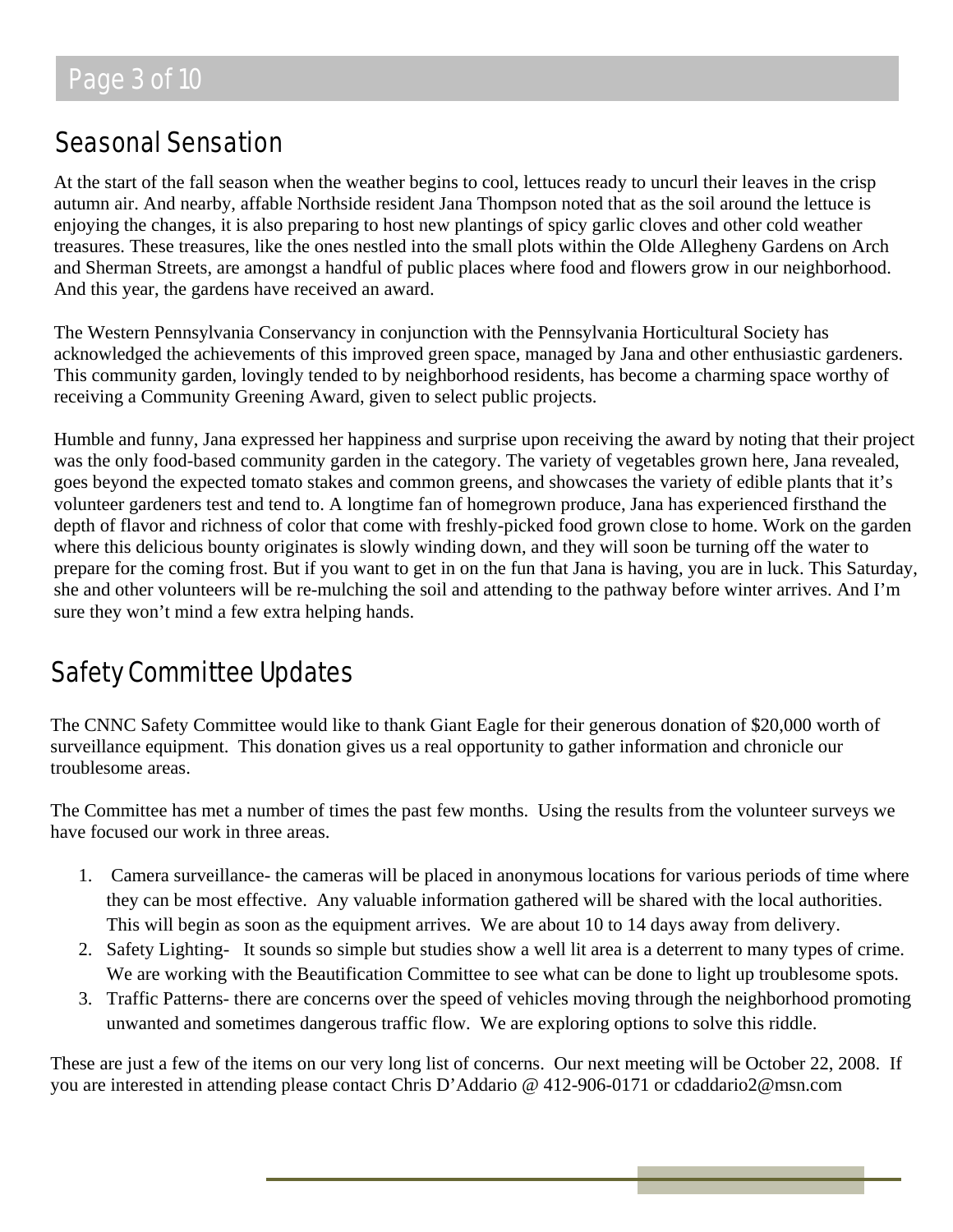### A New Look For CNNC News

The CNNC Newsletter is taking on a new look. The changes you'll be seeing will include a new design, updated layout and new regular content features. Though the design will be more evident in coming issues, the content changes are already underway. New monthly content includes a Featured Business, a list and article on items that will be voted on at the next general membership meeting and a recap on last months motions.

The Communication committee is planning to execute this new layout and design over the next few months, so stay tuned as the changes are happening!

### Communicating to our Members and Beyond

Though we encourage all residents of the Central North Side to become a member of the CNNC, we also respect your decision not to and want to provide every opportunity for members and non-members alike to stay abreast of CNNC news and happenings.

With that in mind, we have established a communications plan that we will work to implement over the next coming months. Please know that this is a work in progress and as we move forward we will identify what works, what doesn't and what suggestions the community has to improve methods of communication. The end goal is to make information available to the Central North Side easily and efficiently.

### Initial Communication Plan:

- Community Bulletin Boards CNNC Office, Beleza Coffeehouse, Jefferson Recreation Center, Unitarian Church, Doug's Market, YMCA. The weekly CNNC Announcement will be posted on the community bulletin boards throughout the neighborhood.
- Monthly Newsletter
- Website will include up-to-date news and information as well as contact information for the board members among other relevant community information.
- Weekly Communication in the form of a CNNC Announcement. Delivered via email and community post. You can sign up at the CNNC website for email delivery
- CNNC Binders Available at General Membership Meetings and at the CNNC Office

### Communication Plan – Future Developments:

- Monthly Newsletter via postal mail we will start mailing the newsletter to our neighbors in the near future. If you wish to receive the newsletter by email and join our green effort, you will have the opportunity to indicate that on the website and at future General Membership Meetings.
- Community Computers We will be actively seeking donations for community computers that will be accessible to all North Side Residents. Locations will be determined as we work through relationships. If you have a computer that you are willing to donate, please contact the CNNC via the website.
- Town Hall Meetings Provide an open forum to discuss specific topics that affect our neighborhood. Different from the General Membership Meetings, these forums will be discussion groups meant to discuss specific topics in more depth and debate with your fellow neighbors on the pros and cons.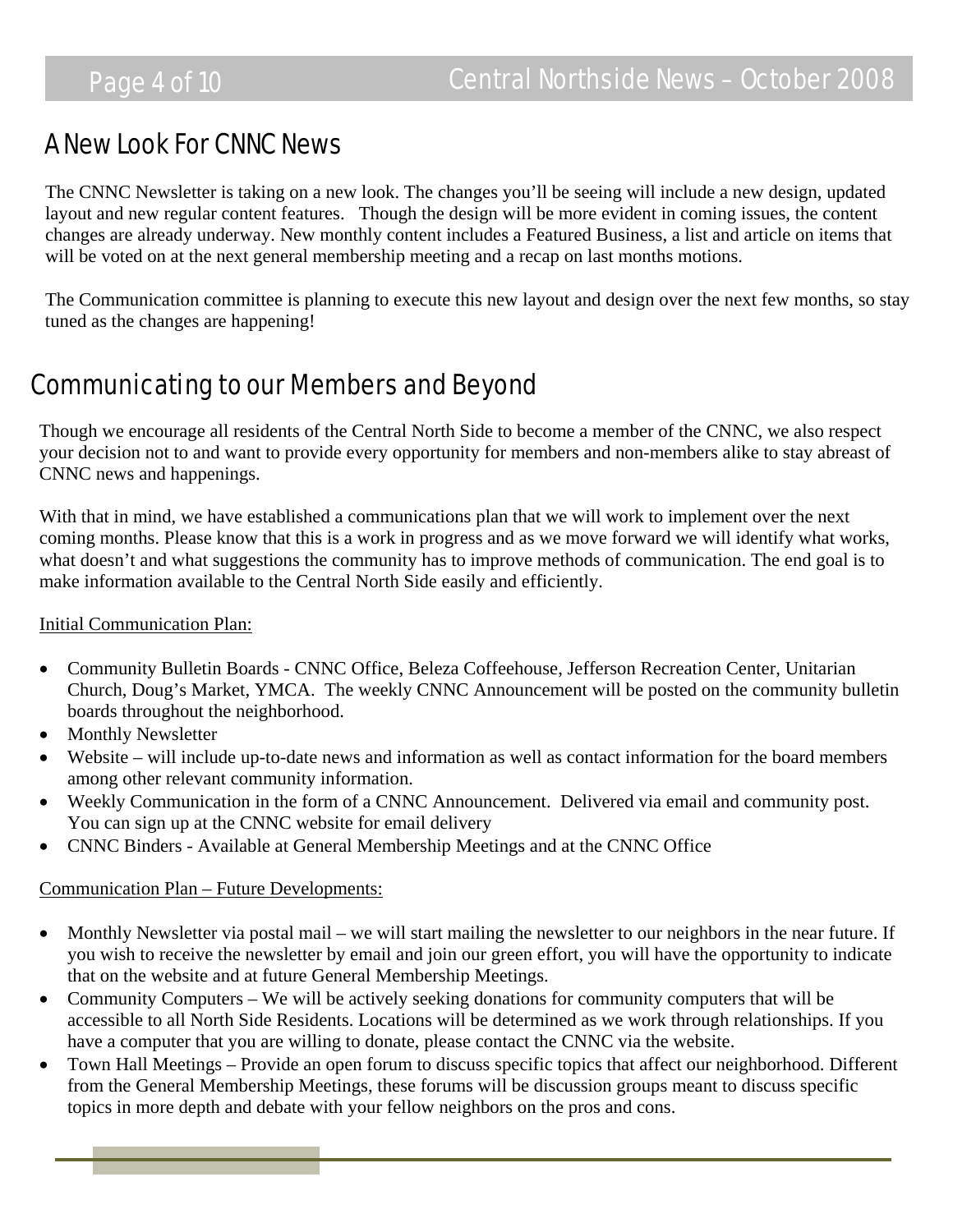# The L.I.V.I.N.G Ministry's Sixth Annual Clothing Drive

This time every year, L.I.V.I.N.G Ministry collects clothes for Pittsburgh's homeless. Each year, enough clothes are donated to help hundreds of men, women, and children make it through another winter. What do we need? Men's winter clothes especially, but also items for women and kids and accessories. Clothes, coats, hats, scarves, socks, gloves, thermals, toiletries, winter shoes, book bags, duffle bags, and blankets. Please, *no* furniture, books, food, or other random items.

We're looking for winter clothes only—the kind of things you'd wear in freezing weather. Donations should be of good quality; nothing dirty, torn, or full of holes. Finally, larger-sized men's clothes are especially needed.

A collection bin will be set up in the park next to **Allegheny Center Alliance Church** ([www.acac.net](http://www.acac.net/)) on **Saturday, November 22nd**. If you would like to donate but cannot do on the 22<sup>nd</sup> please contact Mike Gallo, Executive Director, L.I.V.I.N.G. Ministry [\(http://www.livingministry.org\)](http://www.livingministry.org/) at (412) 427-9468 to schedule a pick up.

# Halloween in the Neighborhood

It is that time of year so stock up on your candy now. Neighbors across the Central Northside community can expect anywhere between 200 to 400 children – dressed in costume and looking for treats.

They won't be disappointed. Somewhere on Palo Alto full sized candy bars, ring pops, and starbursts candies will be given. The Old Timers group will also have candy for the children - passed out in premade bags. Neighbors living on the 1600 and 1700 blocks of Buena Vista Street will once again gather together near West Jefferson Street to pass out their candy. By meeting the children at this location it saves the trick-or-treaters from climbing the steep hill. It also serves as a great social gathering spot for adults who partake of hors d'oeuvres and various beverages.

Come and out and enjoy the holiday and meet many of the wonderful people who make up our community!

### Upcoming Events

**October 15 - Northside Community Development Fund – Start Your Own Business, 6pm at 1310 Arch St.** 

**October 15 – CNNC Membership Committee meeting, 7pm at Arch Court (1310 Arch St.)** 

**October 18 – Women Walk for Peace, 10am, starting @ Northview Heights Bridge** 

**October 20 – CNNC General Membership Meeting, 7pm, Allegheny Traditional Academy** 

**October 21 - MWSS General Membership Meeting, 7pm at AUU Church - West North Ave** 

**October 22 – CNNC Safety Committee Meeting, 7pm, location TBD** 

**November 6 - CNNC Communication Committee Meeting, 7 pm location TBD** 

**November 22 - The LIVING Ministry's annual clothing drive**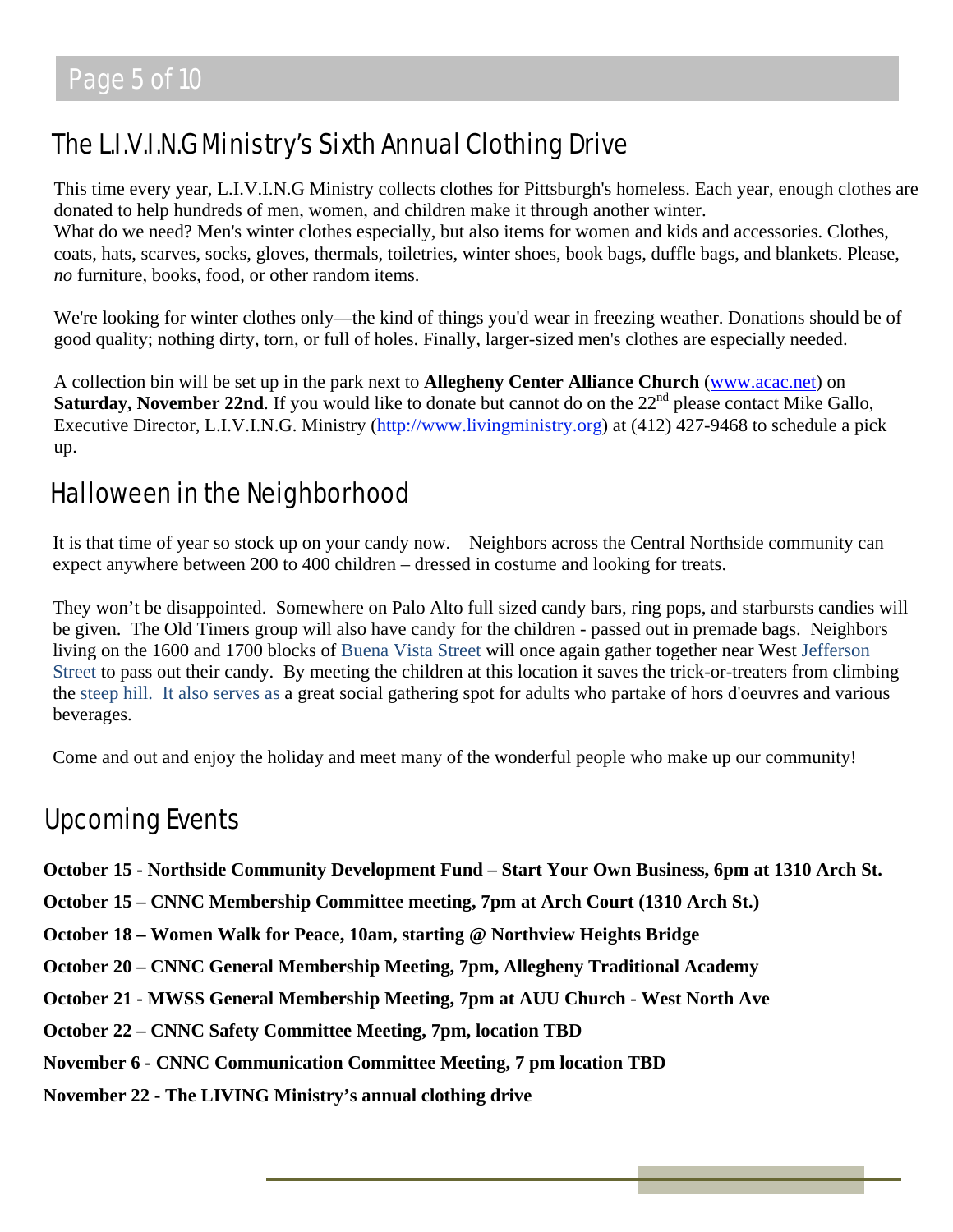### CNNC's Board Nominees – October 2008

#### **Lydia Wade**

I have worked with children for 38 years, including work with handicapped children at Allegheny Valley School, and run a licensed day care center for fifteen years. I have volunteered with the Head Start Program, been an administrative assistant with Pittsburgh Mass Choir through the North Side Church of God, and volunteered at North Side Old Timers events. I have volunteered with the CNNC with the summer street party, Thanksgiving Dinner, and with the newsletter and mailings. I've had a mission in my heart for mothers, families, and the young men of our neighborhood who are difficult to reach sometimes. By being a godmother to many, adding as much love and stability in their lives, I've been able to help them. As a result of my experience, I believe in the CNNC's mission to advocate for our neighbor's needs and promote a better quality of life for all. I would like to add my unique experience of being close to the difficulties that many young families face to bring as much compassion as I can to the CNNC's efforts.

#### **Julie Peterson**

I live here with my husband Jason and my amazing son Evan. Although I have only been here since June 2007, I feel the strong sense of community and want to offer my contribution to make it even stronger! Our friends, neighbors and families here have made us feel so welcome and we feel so lucky to have found this place we now call home. I am able to offer my time, commitment and enthusiasm to the CNNC. I will keep an open door to anyone who wishes to talk to me about neighborhood issues and do my best to make decisions based on the benefit of ALL the residents that live here. Even if I am not elected to the Board I will continue to volunteer on the committees that need me and help to improve the lives of all my neighbors.

#### **Audrey Woods**

I'm the manager of Arch Street Court Apartments, 1310 Arch St., where I have lived for the past 9 years. My parents lived on the North Side, on Saturn Way and Jacksonia St, for 40 years. I have been a member of Central North Side Neighborhood Council for 2 years and served on the Federal North Committee when Rebecca Davidson-Wagner was director. I have also participated in focus groups and been involved in Safe Streets. I've encouraged tenants here at 1310 to become members of CNNC, taking them to Thanksgiving gatherings. I'm well aware of CNNC's mission. Our building, 1310 Arch Street, is a product of CNNC's commitment to the neighborhood. I'm interested in helping CNNC advocate for current and new neighbors. Over the past 35 years, I've been on several boards, serving as president for some. All my experience has been around community issues. I want to help CNNC stay focused on their mission and not get side-tracked by new comers who do not know what has gone on before they arrived. I promise to keep the CNNC mission alive. I hope this information is beneficial in making a decision as to my worth.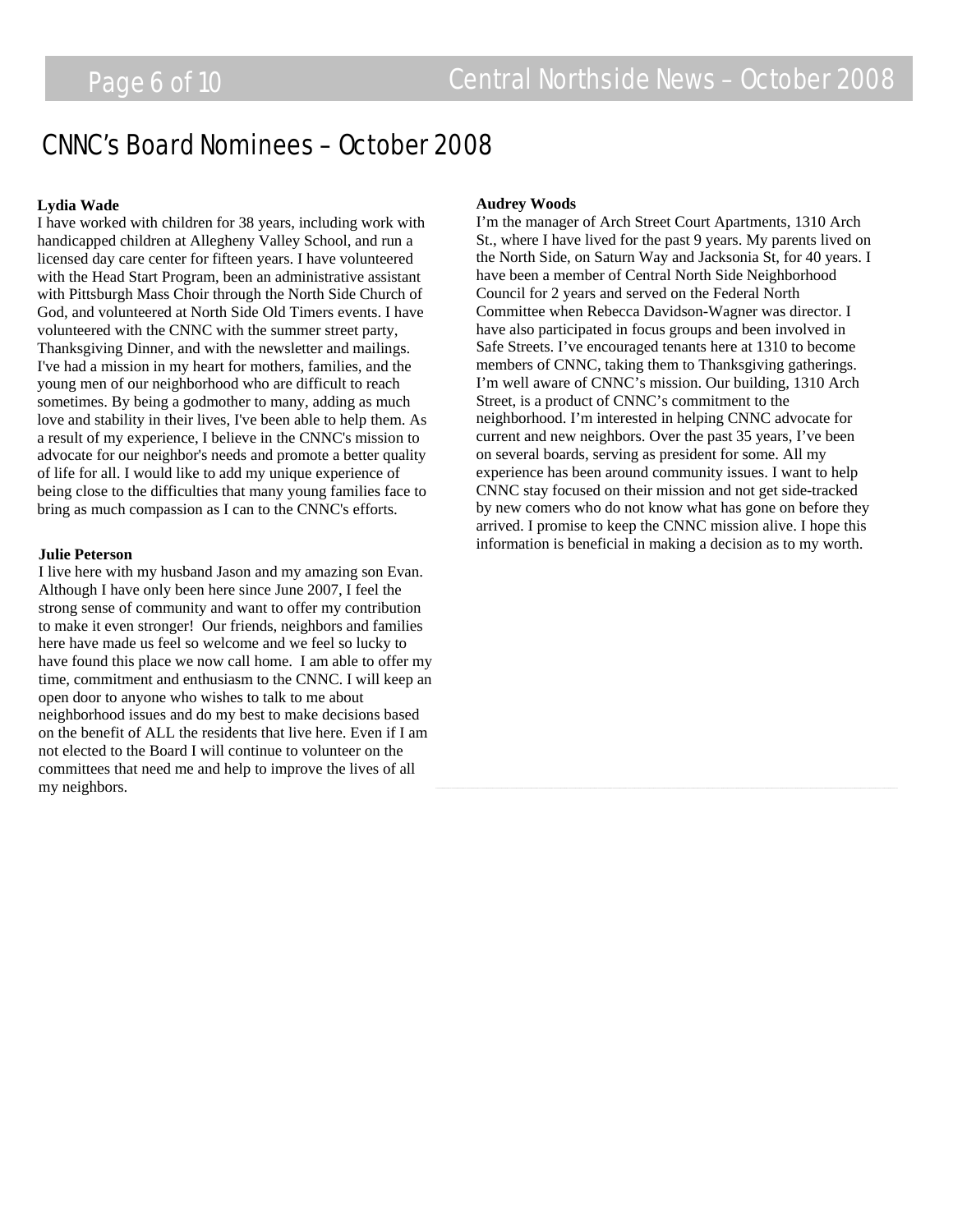### Community Planning Steering Committee Now Set: Community Input Key

At the request of the CNNC Board of Directors, Community Planning Initiative (CPI) chair, Randi Marshak has cobbled together a diverse and broad-based board to help steer the community planning process being directed by urban design specialists Pfaffmann and Associates. The steering committee members are: Fred Fortson, Annette Greene, Randy Burns, Jen Tharp, Gwen Moorer, Randy Zotter, Neil Parham, Dave McFarland, Dave McMunn, Lydia Wade, Irene Karavolos, and Randi Marshak.

The steering committee is charged with finding out what the Community wants and needs are. Marshak notes, "The request for proposal stressed the CNNC wanted to reach as much of the Central Northside community as possible when coming up with this plan. Pfaffman and Associates were chosen by the board because they expressed best that they got that message and could do the best job of reaching out to the community."

# North Ave "Garden" Sprouts Signs of Hope: Come Vote on Marquee Slogans

After years of neglect and blight, the first bright signs of a renaissance on West North Avenue began last weekend with a public art project organized by the CNNC. With funds from the Pittsburgh Partnership for Neighborhood Development (PPND), talent provided by neighborhood artist Dan Wintermantel, organizational skill by Barb Talerico and good old fashioned effort by a team of dedicated neighbors, the front door of our rapidly revitalizing neighborhood center now sports sweeps and curves of vivid colors which all appear, like the neighborhood itself, to point upwards.

The piece, conceived by Wintermantel as a series of abstract forms rather than a picturesque mural, took shape as volunteers first primed and then painted new plywood panels affixed to the doorways and window frames on the entire block.

One volunteer, Kimberly Walkenhorst noted the immediate positive interest in the project even when the primer was the only thing on the plywood, remarking, "It's great to see so many people of different ages and backgrounds pitching in to help bring back the neighborhood. Tashae Paige, a youngster in Walkenhorst's community mentoring program agreed with her mentor, adding, "It ain't gonna feel so sad anymore."

Barb Talerico, project coordinator and John Augustine, chair of the CNNC beatification committee were also there to lend a hand in the painting. Talerico organized the project initiated by the City Art Commission this past summer. She was able to secure donated paint from our local Sherwin Williams and food from Bistro to Go for the volunteers. The URA provided the plywood. Duquesne Light will light the project so that the art project will be illuminated at night. Augustine remarked that, "It's our first step to help draw attention to the buildings so that people can see past the blight that was once here and toward the future.

At the CNNC general membership meeting on October  $20<sup>th</sup>$ , members will vote on several candidates for slogans to go up on the Garden Theater marquee. This will be a chance for those attending to place the finishing touches on the project. According to Talerico, the top three slogans by popular vote conducted on the Internet were submitted by the CNNC to the URA for their initial approval.

- "Grow a new garden!"
- "X no longer marks the spot"
- "Out of the red light, back into the limelight"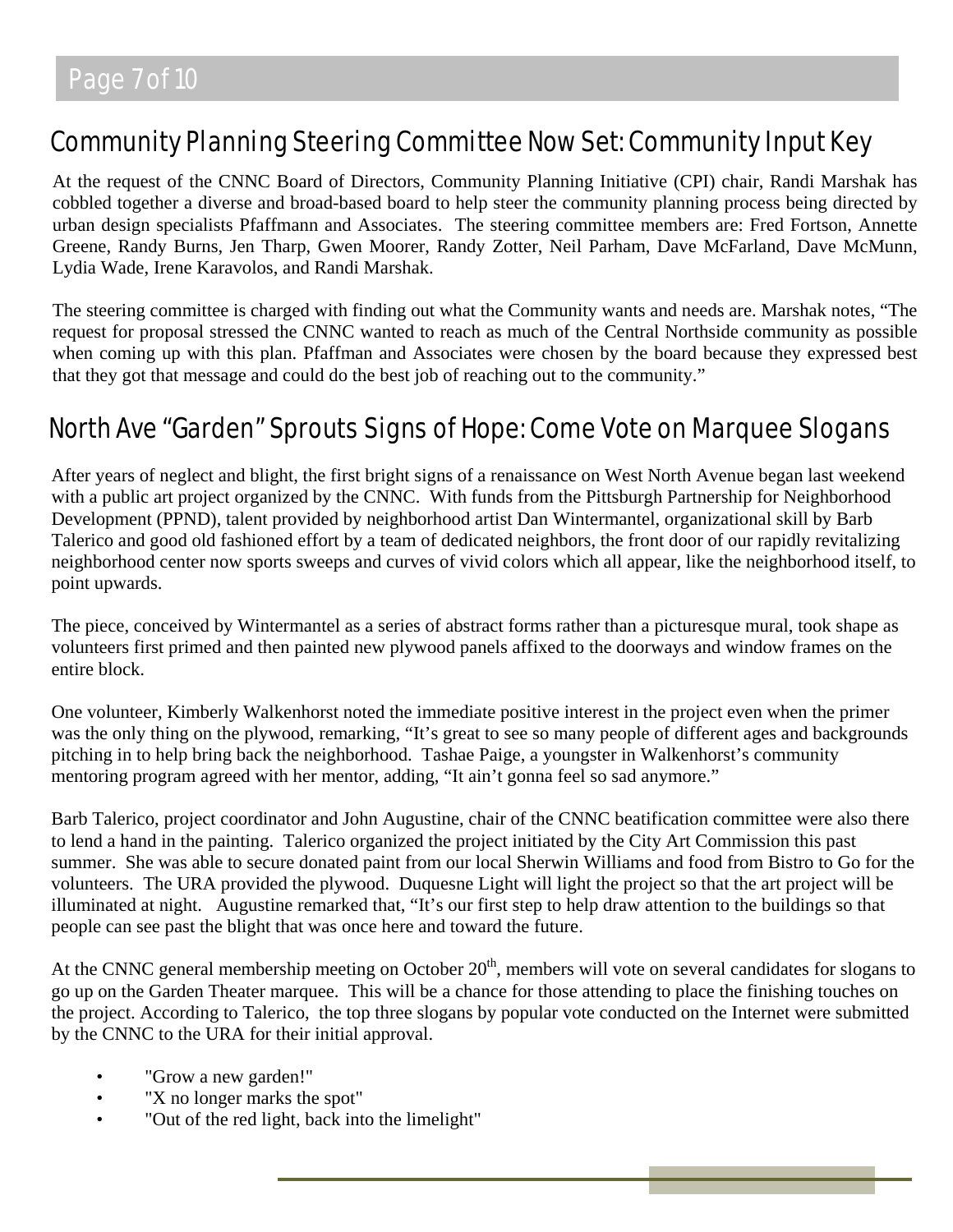### Women's Walk for a Peaceful Community

In conjunction with the YWCA of Greater Pittsburgh – Week Without Violence annual event, womenswalk.org is sponsoring a two mile walk promoting peace throughout our community.

The walk, which will take place on Saturday, October 18, 2008, at 10am, will start at the Northview Heights Bridge and wind its way down Charles Street on to Brighton Road and proceed to North Avenue. It will conclude at West Park where National and Local speakers will address the crowd.

There will also be a FREE Gospel Concert starring Grammy Award Winner KAREN CLARK- SHEARD. BEV SMITH, National Radio Talk Show Hostess will serve as the Keynote Speaker for this event.

For more information call 412.321.5527

### Announcements

The CNNC Membership committee will start planning the 2008 CNNC Thanksgiving dinner at their next meeting (October 15, 7pm at Arch Court). If you are interested in volunteering for this event please contact Claudia Keyes ([keyes15212@yahoo.com\)](mailto:keyes15212@yahoo.com).

The Hazlett Theater is looking for volunteers for all upcoming events. If interested please contact Desiree Davis, House Manager, 412-320-4610 ext 15, email: ddavishousemanager@gmail.com

At the next MWSS General Membership meeting (October 21<sup>st</sup> at 7pm) Patrick Mangus, COO of the National Aviary, will make a presentation on the expansion/reconfiguration of the Aviary into the Allegheny Commons.

# COMCOM Takes on Meeting Structure: Security/Civility Top Priorities

At the October meeting of the Communication Committee, members voted unanimously to craft a series of reforms concerning CNNC General Membership meetings.

Some of the changes slated for the upcoming meeting:

- 1. A larger venue so that all can sit comfortably;
- 2. The presence of security to enforce a zero tolerance policy in regards to physical threats, hate speech, and other forms of intimidation;
- 3. The banning of third party recording devices;
- 4. The provision of a microphone and amplification so that no one has to yell to be heard by all; and,
- 5. Extra help and planning for the Membership Committee and others taking names and membership applications at the door.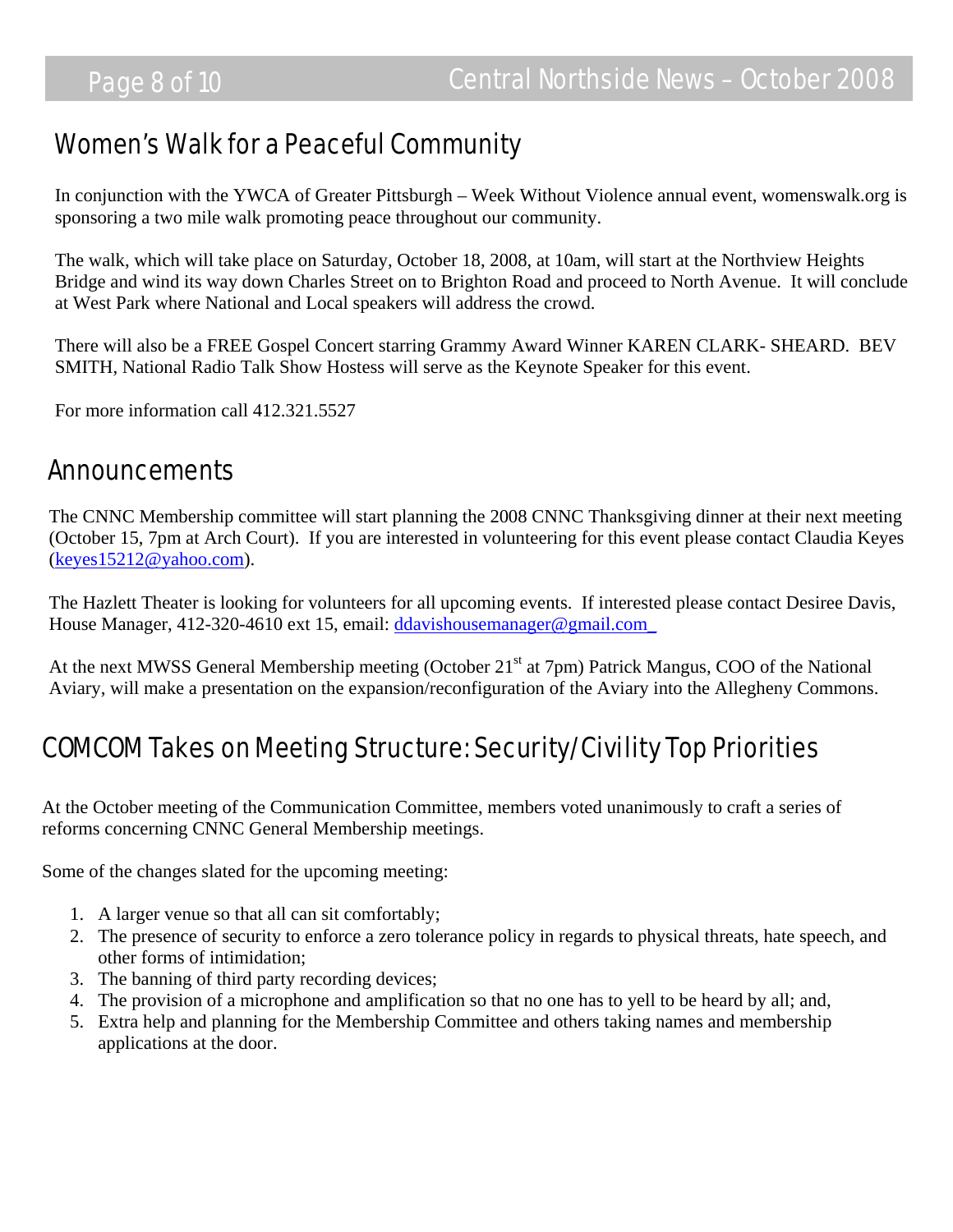### Development Committee Looking for Membership Feedback on Task Forces

Kirk Burkley, chair of the CNNC Development Committee is looking for members interested in serving on the committee and one of its many active "task forces." So far, there are six active task forces:

- Federal Hill
- Federal North
- Footpath Restoration (West Park)
- Restoration of Jefferson Recreation Center
- Brighton Road Corridor
- Compilation of local contractors/labor list

Burkley emphasizes that this is just an initial list and that each of these tasks forces will work largely on their own and will need members from other committees (such as Beautification and Communication). Those interested in forming tasks forces for other development-related projects should join the committee.

# Federal Street gets a Facelift

Federal Street will start to take on a more residential feel with the addition of a tree lined median strip that is to be installed by the city between Parkhurst Street and Alpine Avenue. The new median strip will ease the burden on pedestrians trying to safely cross the nearly 50 feet of travel lane width.

The new median strip should be completed by the spring when the first of the new townhouses are completed. This will bring more of the neighborhood feel to Federal Street, making it more accessible for pedestrians and cyclists alike.